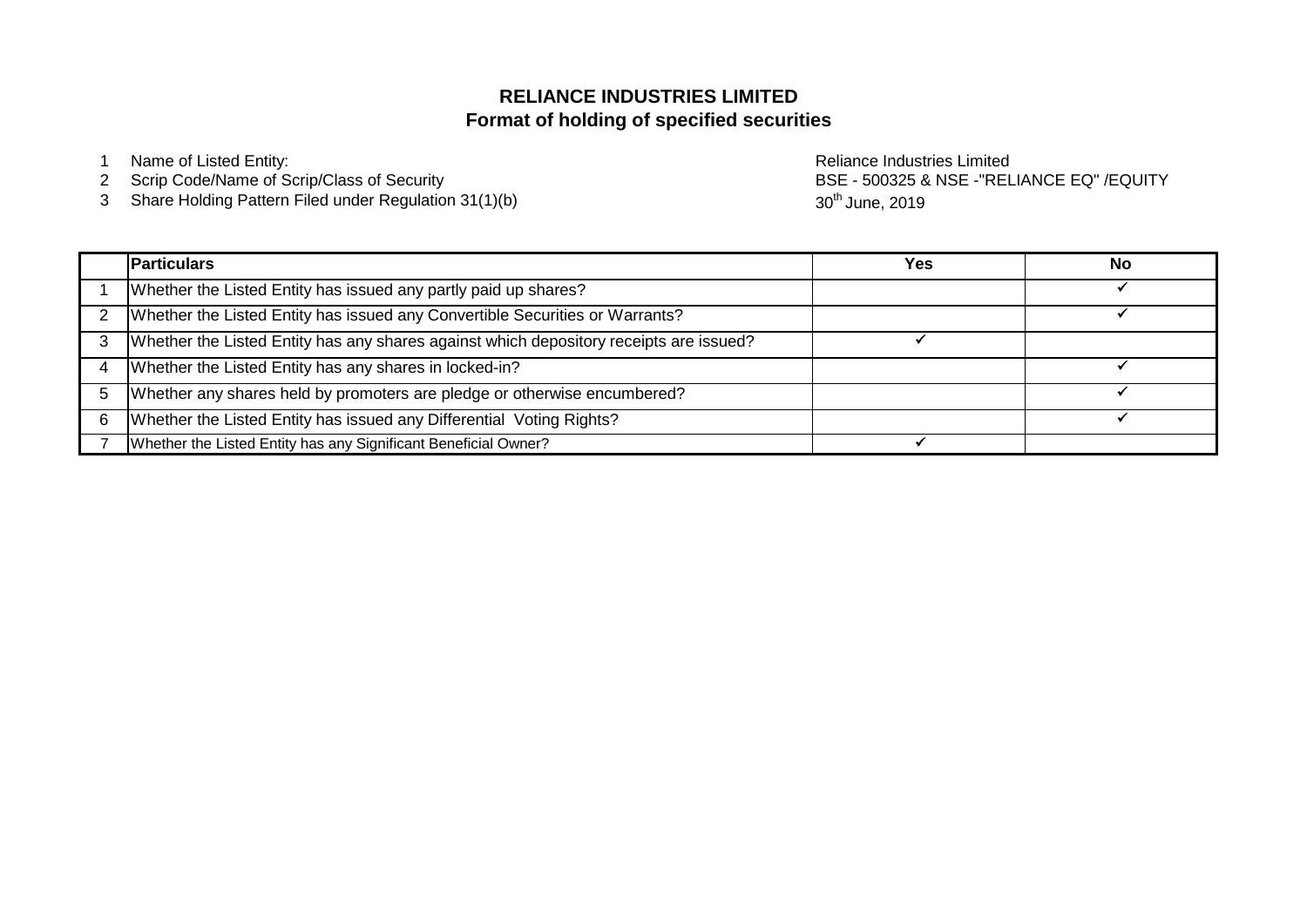### **RELIANCE INDUSTRIES LIMITED Table I - Summary Statement holding of specified securities**

| Category | Category of shareholder<br>(II)     | Nos. of<br>shareholders<br>(III) | No. of fully paid<br>up equity shares<br>held<br>(IV) | No. of Partly<br>paid-up<br>equity shares<br>held<br>(V) | No. of<br>shares<br>underlying<br>Depository<br>Receipts | Total nos.<br>shares held<br>(VII)<br>$= (IV)+(V)+(V))$ | Shareholding<br>as a % of<br>total no. of<br>shares<br>(calculated | Number of Voting Rights held in each class of<br>securities (IX) |       |                                                   | Underlying<br>Outstanding<br>convertible<br>securities | No. of Shares   Shareholding, as   Number of Locked<br>a % assuming full<br>conversion of<br>convertible<br>securities (as a |                                                       | in shares(XII)     |                    | <b>Number of Shares</b><br>pledged or otherwise equity shares<br>encumbered(XIII) |                           |               |
|----------|-------------------------------------|----------------------------------|-------------------------------------------------------|----------------------------------------------------------|----------------------------------------------------------|---------------------------------------------------------|--------------------------------------------------------------------|------------------------------------------------------------------|-------|---------------------------------------------------|--------------------------------------------------------|------------------------------------------------------------------------------------------------------------------------------|-------------------------------------------------------|--------------------|--------------------|-----------------------------------------------------------------------------------|---------------------------|---------------|
|          |                                     |                                  |                                                       |                                                          | (VI)                                                     |                                                         | as per SCRR.<br>1957) (VIII)                                       | <b>Number of Voting</b><br>Rights                                |       | Total as a<br>(including<br>% of<br>Warrants) (X) |                                                        | percentage of<br>diluted share                                                                                               | No.                                                   | As a % of<br>total | No.<br>(a)         | As a % of<br>total                                                                | d form (XIV)              |               |
|          |                                     |                                  |                                                       |                                                          |                                                          |                                                         | As a % of<br>$(A+B+C2)$                                            | Class X<br>(Equity)                                              | Class | Total                                             | $(A+B+C)$                                              |                                                                                                                              | capital) (XI)=<br>$(VII)+(X)$ As a % of<br>$(A+B+C2)$ |                    | Shares<br>held (b) |                                                                                   | <b>Shares</b><br>held (b) |               |
| (A)      | Promoter & Promoter Group           |                                  | 292 62 02 148                                         |                                                          |                                                          | 292 62 02 148                                           | 47.29                                                              | 292 62 02 148                                                    |       | 292 62 02 148                                     | 47.45                                                  |                                                                                                                              | 47.29                                                 |                    | 0.00               |                                                                                   | 0.00                      | 292 62 02 148 |
| (B)      | Public                              | 22 56 228                        | 326 20 00 182                                         |                                                          |                                                          | 326 20 00 182                                           | 52.71                                                              | 309 01 17 362*                                                   |       | 309 01 17 362*                                    | 50.11                                                  |                                                                                                                              | 52.71                                                 |                    | 0.00               | <b>NA</b>                                                                         | NA                        | 318 79 64 957 |
| (C)      | Non Promoter-Non Public             |                                  |                                                       |                                                          |                                                          |                                                         |                                                                    |                                                                  |       |                                                   |                                                        |                                                                                                                              |                                                       |                    |                    |                                                                                   |                           |               |
|          | (C1) Shares underlying DRs          |                                  |                                                       |                                                          | 15 08 36 100                                             | 15 08 36 100                                            | <b>NA</b>                                                          | 15 08 36 100                                                     |       | 15 08 36 100                                      | 2.45                                                   |                                                                                                                              | <b>NA</b>                                             |                    | 0.00               | <b>NA</b>                                                                         | <b>NA</b>                 | 15 08 17 400  |
|          | (C2) Shares held by Employee Trusts |                                  |                                                       |                                                          |                                                          |                                                         | 0.00                                                               |                                                                  |       |                                                   | 0.00                                                   |                                                                                                                              | 0.00                                                  |                    | 0.00               | <b>NA</b>                                                                         | <b>NA</b>                 |               |
|          | <b>Total</b>                        | 22 56 280                        | 618 82 02 330                                         |                                                          |                                                          | 0 15 08 36 100 633 90 38 430                            | 100.00                                                             | 616 71 55 610                                                    |       | 616 71 55 610                                     | 100.00                                                 |                                                                                                                              | 100.00                                                |                    | 0.00               | 0.00                                                                              | 0.00                      | 626 49 84 505 |

NA denotes "Not Applicable"<br>\* Excludes 17 18 82 820 shares held by subsidiary companies on which no voting rights are exercisable and includes 81 29 681 shares held in the Unclaimed Suspense Account and 3 14 80 171 shares frozen.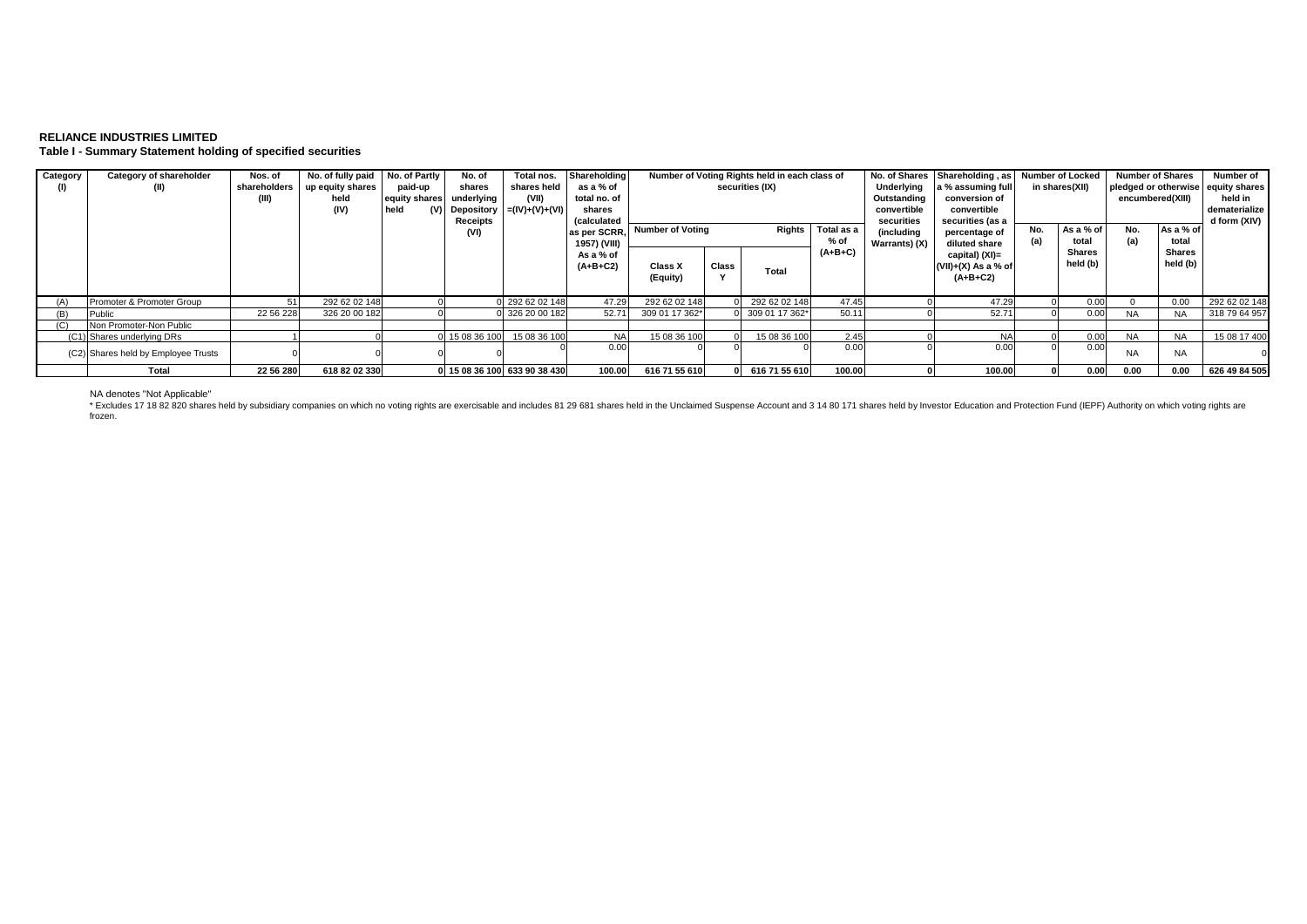#### **RELIANCE INDUSTRIES LIMITED Table II - Statement showing shareholding pattern of the Promoter and Promoter Group**

| (A) | Category & Name of the shareholders (I)                                                                                                                                                                              | Nos. of<br>shareholder<br>(III) | No. of fully<br>paid up equity<br>shares held<br>(IV) | No. of Partly<br>paid-up equity<br>shares held<br>(V) | No. of shares<br>underlying<br><b>Depository</b><br>Receipts (VI) | Total nos.<br>shares held<br>$(VII)$ =<br>$(IV)+(V)+(VI)$ | Shareholding % Number of Voting Rights held in each class of<br>calculated as<br>per SCRR, 1957<br>As a % of |                              |            | securities (IX)                |                  | No. of Shares<br>Underlying<br>Outstanding<br>convertible | Shareholding, as a %<br>assuming full<br>conversion of<br>convertible securities |          | Number of<br>Locked in<br>shares(XII) | <b>Number of Shares</b><br>pledged or<br>otherwise<br>encumbered(XIII) |              | Number of<br>equity shares<br>held in<br>dematerialized |
|-----|----------------------------------------------------------------------------------------------------------------------------------------------------------------------------------------------------------------------|---------------------------------|-------------------------------------------------------|-------------------------------------------------------|-------------------------------------------------------------------|-----------------------------------------------------------|--------------------------------------------------------------------------------------------------------------|------------------------------|------------|--------------------------------|------------------|-----------------------------------------------------------|----------------------------------------------------------------------------------|----------|---------------------------------------|------------------------------------------------------------------------|--------------|---------------------------------------------------------|
|     |                                                                                                                                                                                                                      |                                 |                                                       |                                                       |                                                                   |                                                           | (A+B+C2)(VIII)                                                                                               |                              |            | <b>Number of Voting Rights</b> | <b>Total as</b>  | securities<br>(including                                  | (as a percentage of<br>diluted share capital)                                    | No.(a)   | As a % No. (a)                        |                                                                        | As a % of    | form (XIV)                                              |
|     |                                                                                                                                                                                                                      |                                 |                                                       |                                                       |                                                                   |                                                           |                                                                                                              | Class                        | Class<br>Y | Total                          | a % of<br>Total  | Warrants) (X)                                             | $(XI) = (VII)+(X)$ as a % of                                                     |          | of total<br><b>Shares</b>             |                                                                        | total Shares |                                                         |
|     |                                                                                                                                                                                                                      |                                 |                                                       |                                                       |                                                                   |                                                           |                                                                                                              | X(Equity)                    |            |                                | Voting<br>rights |                                                           | $(A+B+C2)$                                                                       |          | held (b)                              |                                                                        | held (b)     |                                                         |
|     | (1) Indian                                                                                                                                                                                                           |                                 |                                                       |                                                       |                                                                   |                                                           |                                                                                                              |                              |            |                                |                  |                                                           |                                                                                  |          |                                       |                                                                        |              |                                                         |
|     | (a) Individuals/Hindu undivided Family                                                                                                                                                                               |                                 |                                                       |                                                       |                                                                   |                                                           |                                                                                                              |                              |            |                                |                  |                                                           |                                                                                  |          |                                       |                                                                        |              |                                                         |
|     | M D Ambani<br>Nita Ambani                                                                                                                                                                                            |                                 | 72 31 692<br>67 96 292                                |                                                       |                                                                   | 72 31 692<br>67 96 292                                    | 0.12<br>0.11                                                                                                 | 72 31 692<br>67 96 292       |            | 72 31 692<br>67 96 292         | 0.12<br>0.11     |                                                           | 0.12<br>0.11                                                                     |          | 0.00<br>0.00                          |                                                                        | 0.00<br>0.00 | 72 31 692<br>67 96 292                                  |
|     | Isha M Ambar                                                                                                                                                                                                         |                                 | 67 28 780                                             |                                                       |                                                                   | 67 28 780                                                 | 0.11                                                                                                         | 67 28 780                    |            | 67 28 780                      | 0.11             |                                                           | 0.11                                                                             |          | 0.00                                  |                                                                        | 0.00         | 67 28 780                                               |
|     | Akash M Ambani                                                                                                                                                                                                       |                                 | 67 26 380                                             |                                                       |                                                                   | 67 26 380                                                 | 0.11                                                                                                         | 67 26 380                    |            | 67 26 380                      | 0.11             |                                                           | 0.11                                                                             |          | 0.00                                  |                                                                        | 0.00         | 67 26 380                                               |
|     | Anant M Ambani                                                                                                                                                                                                       |                                 | 2 00 000                                              |                                                       |                                                                   | 2 00 00                                                   | 0.00                                                                                                         | 2 00 00                      |            | 2 00 000                       | 0.00             |                                                           | 0.00                                                                             |          | 0.00                                  |                                                                        | 0.00         | 2 00 000                                                |
| (h) | K D Ambani                                                                                                                                                                                                           |                                 | 146 62 148                                            |                                                       |                                                                   | 146 62 148                                                | 0.24                                                                                                         | 1 46 62 148                  |            | 146 62 148                     | 0.24             |                                                           | 0.24                                                                             |          | 0.00                                  |                                                                        | 0.00         | 146 62 148                                              |
| (c) | Central Government/ State Government(s)<br>Financial Institutions/ Banks                                                                                                                                             |                                 |                                                       |                                                       |                                                                   |                                                           |                                                                                                              |                              |            |                                |                  |                                                           |                                                                                  |          |                                       |                                                                        |              |                                                         |
| (d) | Any Other (specify)                                                                                                                                                                                                  |                                 |                                                       |                                                       |                                                                   |                                                           |                                                                                                              |                              |            |                                |                  |                                                           |                                                                                  |          |                                       |                                                                        |              |                                                         |
|     | i) Bodies Corporate                                                                                                                                                                                                  |                                 |                                                       |                                                       |                                                                   |                                                           |                                                                                                              |                              |            |                                |                  |                                                           |                                                                                  |          |                                       |                                                                        |              |                                                         |
|     | Devarshi Commercials LLP                                                                                                                                                                                             |                                 | 71 08 00 41                                           |                                                       |                                                                   | 71 08 00 41                                               | 11.49                                                                                                        | 71 08 00 41                  |            | 71 08 00 41                    | 11.53            |                                                           | 11.49                                                                            |          | 0.00                                  |                                                                        | 0.00         | 71 08 00 410                                            |
|     | Srichakra Commercials LLP<br>Karuna Commercials LLP                                                                                                                                                                  |                                 | 68 88 95 274<br>50 81 66 996                          |                                                       |                                                                   | 68 88 95 274<br>50 81 66 996                              | 11.13                                                                                                        | 68 88 95 274<br>50 81 66 996 |            | 68 88 95 274                   | 11.17            |                                                           | 11.13                                                                            |          | 0.00<br>0.00                          |                                                                        | 0.00<br>0.00 | 68 88 95 274                                            |
|     | <b>Tattvam Enterprises LLP</b>                                                                                                                                                                                       |                                 | 43 14 31 608                                          |                                                       |                                                                   | 43 14 31 608                                              | 8.21<br>6.97                                                                                                 | 43 14 31 608                 |            | 50 81 66 996<br>43 14 31 608   | 8.24<br>7.00     |                                                           | 8.21<br>6.97                                                                     |          | 0.00                                  |                                                                        | 0.00         | 50 81 66 996<br>43 14 31 608                            |
|     | Reliance Industries Holding Private Ltd                                                                                                                                                                              |                                 | 25 75 37 72                                           |                                                       |                                                                   | 25 75 37 72                                               | 4.16                                                                                                         | 25 75 37 72                  |            | 25 75 37 72                    | 4.18             |                                                           | 4.16                                                                             |          | 0.00                                  |                                                                        | 0.00         | 25 75 37 72                                             |
|     | Shreeji Comtrade LLP                                                                                                                                                                                                 |                                 | 1 33 55 000                                           | $\Omega$                                              |                                                                   | 1 33 55 000                                               | 0.22                                                                                                         | 1 33 55 000                  |            | 1 33 55 000                    | 0.22             |                                                           | 0.22                                                                             | $\Omega$ | 0.00                                  | $\Omega$                                                               | 0.00         | 1 33 55 000                                             |
|     | Shrikrishna Tradecom LLP                                                                                                                                                                                             |                                 | 1 33 55 00                                            |                                                       |                                                                   | 1 33 55 000                                               | 0.22                                                                                                         | 1 33 55 000                  |            | 1 33 55 000                    | 0.22             |                                                           | 0.22                                                                             |          | 0.00                                  |                                                                        | 0.00         | 1 33 55 00                                              |
|     | Svar Enterprises LLP                                                                                                                                                                                                 |                                 | 1 27 40 032                                           |                                                       |                                                                   | 1 27 40 032                                               | 0.21                                                                                                         | 1 27 40 032                  |            | 1 27 40 03:                    | 0.21             | $\Omega$                                                  | 0.21                                                                             |          | 0.00                                  | $\Omega$                                                               | 0.00         | 1 27 40 032                                             |
|     | Reliance Welfare Association                                                                                                                                                                                         |                                 | 50 10 93                                              |                                                       |                                                                   | 50 10 936                                                 | 0.08                                                                                                         | 50 10 936                    |            | 50 10 936                      | 0.08             | $\Omega$                                                  | 0.08                                                                             | $\Omega$ | 0.00                                  |                                                                        | 0.00         | 50 10 93                                                |
|     | Vasuprada Enterprises LLP<br>Reliance Industrial Infrastructure Limited                                                                                                                                              |                                 | 12 33 680<br>3 44 00                                  |                                                       |                                                                   | 12 33 680<br>3 44 000                                     | 0.02<br>0.01                                                                                                 | 12 33 680<br>3 44 00         |            | 12 33 680<br>3 44 000          | 0.02<br>0.01     | $\Omega$                                                  | 0.02<br>0.01                                                                     |          | 0.00<br>0.00                          | $\Omega$                                                               | 0.00<br>0.00 | 12 33 680<br>3 44 00                                    |
|     | Exotic Officeinfra Private Limited                                                                                                                                                                                   |                                 | 25 7 7 6                                              |                                                       |                                                                   | 25 776                                                    | 0.00                                                                                                         | 25 7 7 6                     |            | 25 776                         | 0.00             |                                                           | 0.00                                                                             |          | 0.00                                  |                                                                        | 0.00         | 25 776                                                  |
|     | Carat Holdings and Trading Co Pvt Ltd                                                                                                                                                                                |                                 | 10 200                                                |                                                       |                                                                   | 10 200                                                    | 0.00                                                                                                         | 10 20                        |            | 10 200                         | 0.00             |                                                           | 0.00                                                                             |          | 0.00                                  |                                                                        | 0.00         | 10 200                                                  |
|     | <b>Neutron Enterprises Private Limited</b>                                                                                                                                                                           |                                 | 1722                                                  |                                                       |                                                                   | 1722                                                      | 0.00                                                                                                         | 1722                         |            | 1722                           | 0.00             |                                                           | 0.00                                                                             |          | 0.00                                  |                                                                        | 0.00         | 1722                                                    |
|     | Futura Commercials Private Limited                                                                                                                                                                                   |                                 | 1 6 9 0                                               |                                                       |                                                                   | 1 6 9 0                                                   | 0.00                                                                                                         | 1 6 9 0                      |            | 1690                           | 0.00             |                                                           | 0.00                                                                             |          | 0.00                                  |                                                                        | 0.00         | 1 6 9 0                                                 |
|     | <b>Kankhal Trading LLP</b>                                                                                                                                                                                           |                                 | 200<br>200                                            | $\Omega$                                              |                                                                   | 200<br>200                                                | 0.00<br>0.00                                                                                                 | 200<br>200                   |            | 200<br>200                     | 0.00<br>0.00     |                                                           | 0.00<br>0.00                                                                     | $\Omega$ | 0.00<br>0.00                          | $\Omega$                                                               | 0.00<br>0.00 | 200<br>200                                              |
|     | Bhuvanesh Enterprises LLP<br>Ajitesh Enterprises LLP                                                                                                                                                                 |                                 | 200                                                   |                                                       |                                                                   | 200                                                       | 0.00                                                                                                         | 200                          |            | 200                            | 0.00             |                                                           | 0.00                                                                             |          | 0.00                                  |                                                                        | 0.00         | 200                                                     |
|     | Badri Commercials LLP                                                                                                                                                                                                |                                 | 200                                                   |                                                       |                                                                   | 200                                                       | 0.00                                                                                                         | 200                          |            | 200                            | 0.00             |                                                           | 0.00                                                                             |          | 0.00                                  | $\Omega$                                                               | 0.00         | 200                                                     |
|     | Abhayaprada Enterprises LLP                                                                                                                                                                                          |                                 | 200                                                   |                                                       |                                                                   | 200                                                       | 0.00                                                                                                         | 200                          |            | 200                            | 0.00             |                                                           | 0.00                                                                             |          | 0.00                                  |                                                                        | 0.00         | 200                                                     |
|     | Trilokesh Commercials LLP                                                                                                                                                                                            |                                 | 200                                                   |                                                       |                                                                   | 200                                                       | 0.00                                                                                                         | 200                          |            | 200                            | 0.00             |                                                           | 0.00                                                                             |          | 0.00                                  |                                                                        | 0.00         | 200                                                     |
|     | Taran Enterprises LLP<br>Pitambar Enterprises LLP                                                                                                                                                                    |                                 | 200<br>200                                            |                                                       |                                                                   | 200<br>200                                                | 0.00<br>0.00                                                                                                 | 200<br>200                   |            | 200<br>200                     | 0.00<br>0.00     | $\Omega$                                                  | 0.00<br>0.00                                                                     |          | 0.00<br>0.00                          | $\Omega$                                                               | 0.00<br>0.00 | 200<br>200                                              |
|     | Adisesh Enterprises LLP                                                                                                                                                                                              |                                 | 200                                                   |                                                       |                                                                   | 200                                                       | 0.00                                                                                                         | 200                          |            | 200                            | 0.00             |                                                           | 0.00                                                                             |          | 0.00                                  |                                                                        | 0.00         | 200                                                     |
|     | Rishikesh Enterprises LLP                                                                                                                                                                                            |                                 | 200                                                   |                                                       |                                                                   | 200                                                       | 0.00                                                                                                         | 200                          |            | 200                            | 0.00             |                                                           | 0.00                                                                             |          | 0.00                                  |                                                                        | 0.00         | 200                                                     |
|     | Pavana Enterprises LLP                                                                                                                                                                                               |                                 | 200                                                   |                                                       |                                                                   | 200                                                       | 0.00                                                                                                         | 200                          |            | 200                            | 0.00             |                                                           | 0.00                                                                             |          | 0.00                                  |                                                                        | 0.00         | 200                                                     |
|     | Kamalakar Enterprises LLP                                                                                                                                                                                            |                                 | 200                                                   |                                                       |                                                                   | 200                                                       | 0.00                                                                                                         | 200                          |            | 200                            | 0.00             |                                                           | 0.00                                                                             |          | 0.00                                  |                                                                        | 0.00         | 200                                                     |
|     | Narahari Enterprises LLP<br>Chakradev Enterprises LLP                                                                                                                                                                |                                 | 200<br>200                                            |                                                       |                                                                   | 200<br>200                                                | 0.00<br>0.00                                                                                                 | 200<br>200                   |            | 200<br>200                     | 0.00<br>0.00     |                                                           | 0.00<br>0.00                                                                     |          | 0.00<br>0.00                          | $\Omega$                                                               | 0.00<br>0.00 | 200<br>200                                              |
|     | Chakradhar Commercials LLP                                                                                                                                                                                           |                                 | 200                                                   |                                                       |                                                                   | 200                                                       | 0.00                                                                                                         | 200                          |            | 200                            | 0.00             |                                                           | 0.00                                                                             |          | 0.00                                  | $\Omega$                                                               | 0.00         | 200                                                     |
|     | Chakresh Enterprises LLP                                                                                                                                                                                             |                                 | 200                                                   |                                                       |                                                                   | 200                                                       | 0.00                                                                                                         | 200                          |            | 200                            | 0.00             |                                                           | 0.00                                                                             |          | 0.00                                  |                                                                        | 0.00         | 200                                                     |
|     | Chhatrabhuj Enterprises LLP                                                                                                                                                                                          |                                 | 200                                                   |                                                       |                                                                   | 200                                                       | 0.00                                                                                                         | 200                          |            | 200                            | 0.00             |                                                           | 0.00                                                                             |          | 0.00                                  |                                                                        | 0.00         | 200                                                     |
|     | Harinarayan Enterprises LLP                                                                                                                                                                                          |                                 | 200                                                   |                                                       |                                                                   | 200                                                       | 0.00                                                                                                         | 200                          |            | 200                            | 0.00             |                                                           | 0.00                                                                             |          | 0.00                                  | $\Omega$                                                               | 0.00         | 200                                                     |
|     | Janardan Commercials LLP                                                                                                                                                                                             |                                 | 200                                                   |                                                       |                                                                   | 200                                                       | 0.00                                                                                                         | 200                          |            | 200                            | 0.00             |                                                           | 0.00                                                                             |          | 0.00                                  |                                                                        | 0.00<br>0.00 | 200                                                     |
|     | Samarjit Enterprises LLP<br>Shripal Enterprises LLP                                                                                                                                                                  |                                 | 200<br>200                                            |                                                       |                                                                   | 200<br>200                                                | 0.00<br>0.00                                                                                                 | 200<br>200                   |            | 200<br>200                     | 0.00<br>0.00     |                                                           | 0.00<br>0.00                                                                     |          | 0.00<br>0.00                          |                                                                        | 0.00         | 200<br>200                                              |
|     | Synergy Synthetics Private Limited                                                                                                                                                                                   |                                 | 200                                                   |                                                       |                                                                   | 200                                                       | 0.00                                                                                                         | 200                          |            | 200                            | 0.00             |                                                           | 0.00                                                                             |          | 0.00                                  |                                                                        | 0.00         | 200                                                     |
|     | Vishatan Enterprises LLP                                                                                                                                                                                             |                                 | 200                                                   |                                                       |                                                                   | 200                                                       | 0.00                                                                                                         | 200                          |            | 200                            | 0.00             |                                                           | 0.00                                                                             |          | 0.00                                  |                                                                        | 0.00         | 200                                                     |
|     | Elakshi Commercials Private Limited                                                                                                                                                                                  |                                 | 100                                                   |                                                       |                                                                   | 100                                                       | 0.00                                                                                                         | 100                          |            | 100                            | 0.00             |                                                           | 0.00                                                                             |          | 0.00                                  |                                                                        | 0.00         | 100                                                     |
|     | Pinakin Commercials Private Limited                                                                                                                                                                                  |                                 | 100                                                   |                                                       |                                                                   | 100                                                       | 0.00                                                                                                         | 100                          |            | 100                            | 0.00             |                                                           | 0.00                                                                             |          | 0.00                                  |                                                                        | 0.00         | 100                                                     |
|     | Reliance Life Sciences Private Limited #<br>Sikka Ports & Terminals Limited(Previously known as Reliance                                                                                                             |                                 |                                                       |                                                       |                                                                   |                                                           | 0.00<br>0.00                                                                                                 |                              |            |                                | 0.00<br>0.00     |                                                           | 0.00<br>0.00                                                                     |          | 0.00<br>0.00                          |                                                                        | 0.00<br>0.00 | $\Omega$                                                |
|     | Ports and Terminals Limited) #                                                                                                                                                                                       |                                 |                                                       |                                                       |                                                                   |                                                           |                                                                                                              |                              |            |                                |                  |                                                           |                                                                                  |          |                                       |                                                                        |              |                                                         |
|     | Jamnagar Utilities and Power Private Limited (Previously known as                                                                                                                                                    |                                 |                                                       |                                                       |                                                                   |                                                           | 0.00                                                                                                         |                              |            |                                | 0.00             |                                                           | 0.00                                                                             |          | 0.00                                  |                                                                        | 0.00         | $\Omega$                                                |
|     | Reliance Utilities and Power Private Limited) #                                                                                                                                                                      |                                 |                                                       |                                                       |                                                                   |                                                           |                                                                                                              |                              |            |                                |                  |                                                           |                                                                                  |          |                                       |                                                                        |              |                                                         |
|     | EWPL Holdings Private Limited (Previously known as Reliance<br>Utilities Private Limited) #                                                                                                                          |                                 |                                                       |                                                       |                                                                   |                                                           | 0.00                                                                                                         |                              |            |                                | 0.00             |                                                           | 0.00                                                                             |          | 0.00                                  |                                                                        | 0.00         |                                                         |
|     | ii) Petroleum Trust (through Trustees for sole beneficiary-M/s                                                                                                                                                       |                                 | 24 09 42 006                                          |                                                       |                                                                   | 24 09 42 006                                              | 3.89                                                                                                         | 24 09 42 006                 |            | 24 09 42 006                   | 3.91             |                                                           | 3.89                                                                             |          | 0.00                                  |                                                                        | 0.00         | 24 09 42 006                                            |
|     | Reliance Industrial Investments and Holdings Ltd.)                                                                                                                                                                   |                                 |                                                       |                                                       |                                                                   |                                                           |                                                                                                              |                              |            |                                |                  |                                                           |                                                                                  |          |                                       |                                                                        |              |                                                         |
|     | Sub-Total (A)(1)                                                                                                                                                                                                     |                                 | 51 292 62 02 148                                      | $\mathbf{0}$                                          |                                                                   | 0 292 62 02 148                                           |                                                                                                              | 47.29 292 62 02 148          |            | 0 292 62 02 148                | 47.45            |                                                           | 47.29                                                                            | $\Omega$ | 0.00                                  | $\Omega$                                                               | 0.00         | 292 62 02 148                                           |
| (2) | Foreign                                                                                                                                                                                                              |                                 |                                                       |                                                       |                                                                   |                                                           |                                                                                                              |                              |            |                                |                  |                                                           |                                                                                  |          |                                       |                                                                        |              |                                                         |
|     | (a) Individuals (Non-Resident Individuals/Foreign Individuals)                                                                                                                                                       |                                 |                                                       |                                                       |                                                                   |                                                           | 0.00                                                                                                         |                              |            |                                | 0.00             |                                                           | 0.00                                                                             |          | 0.00                                  |                                                                        | 0.00         |                                                         |
|     | (b) Government<br>(c) Institutions                                                                                                                                                                                   |                                 |                                                       |                                                       |                                                                   |                                                           | 0.00<br>0.00                                                                                                 |                              |            |                                | 0.00<br>0.00     |                                                           | 0.00<br>0.00                                                                     |          | 0.00<br>0.00                          |                                                                        | 0.00<br>0.00 |                                                         |
|     | (d) Foreign Portfolio Investor                                                                                                                                                                                       |                                 |                                                       |                                                       |                                                                   |                                                           | 0.00                                                                                                         |                              |            |                                | 0.00             |                                                           | 0.00                                                                             |          | 0.00                                  |                                                                        | 0.00         |                                                         |
|     | (e) Any Other (specify)                                                                                                                                                                                              |                                 |                                                       |                                                       |                                                                   |                                                           |                                                                                                              |                              |            |                                |                  |                                                           |                                                                                  |          |                                       |                                                                        |              |                                                         |
|     | Sub-Total (A)(2)                                                                                                                                                                                                     |                                 |                                                       | $\bf{0}$                                              |                                                                   |                                                           | 0.00                                                                                                         |                              |            |                                | 0.00             |                                                           | 0.00                                                                             | $\Omega$ | 0.00                                  | $\Omega$                                                               | 0.00         |                                                         |
|     | <b>Total Shareholding of Promoter and Promoter Group</b><br>(A)= (A)(1)+(A)(2)                                                                                                                                       | 51                              | 292 62 02 148                                         |                                                       |                                                                   | 0 292 62 02 148                                           |                                                                                                              | 47.29 292 62 02 148          |            | 292 62 02 148                  | 47.45            |                                                           | 47.29                                                                            |          | 0.00                                  |                                                                        | 0.00         | 292 62 02 148                                           |
|     | Details of Shares which remain unclaimed may be given here along with details such as number of shareholders, outstanding shares held in demat/unclaimed suspense account, voting rights which are frozen etc. - Nil |                                 |                                                       |                                                       |                                                                   |                                                           |                                                                                                              |                              |            |                                |                  |                                                           |                                                                                  |          |                                       |                                                                        |              |                                                         |

**Note :** 

(1) PAN would not be displayed on website of Stock Exchange(s). (2) The term "Encumbrance" has the same meaning as assigned under regulation 28(3) of SEBI (Substantial Acquisition of Shares and Takeovers) Regulations, 2011.

# As per disclosures under the SEBI (Substantial Acquisition of Shares and Takeovers) Regulations, 2011, furnished by the Promoters.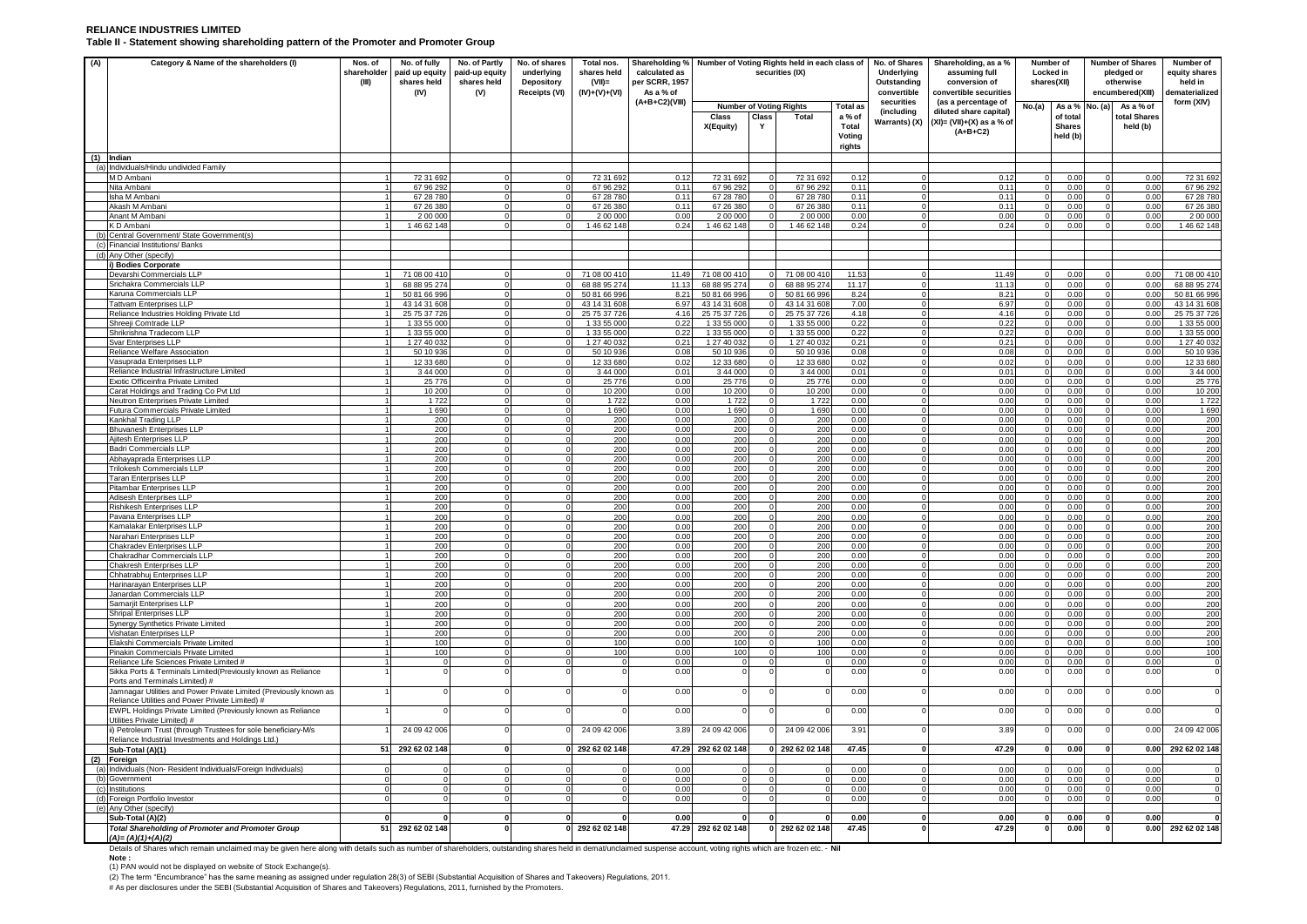#### **RELIANCE INDUSTRIES LIMITED Table III - Statement showing shareholding pattern of the Public shareholder**

| (B) | Category & Name of the<br>shareholders (I)                                                             | Nos. of<br>shareholder<br>(III) | No. of fully paid<br>up equity<br>shares held (IV) | No. of Partly<br>paid-up equity<br>shares held | No. of shares<br>underlying<br>Depository | Total nos.<br>shares held<br>$(VII) =$ | Shareholdin<br>g %<br>calculated                       |                                |                                | Number of Voting Rights held in each class of<br>securities (IX) |                                | No. of Shares<br>Underlying<br>Outstanding | Shareholding, as a % Number of Locked in<br>assuming full<br>conversion of                  |              | shares(XII)                        | <b>Number of Shares</b><br>pledged or otherwise<br>encumbered(XIII)<br>As a % of |                                    | Number of equity<br>shares held in<br>dematerialized |
|-----|--------------------------------------------------------------------------------------------------------|---------------------------------|----------------------------------------------------|------------------------------------------------|-------------------------------------------|----------------------------------------|--------------------------------------------------------|--------------------------------|--------------------------------|------------------------------------------------------------------|--------------------------------|--------------------------------------------|---------------------------------------------------------------------------------------------|--------------|------------------------------------|----------------------------------------------------------------------------------|------------------------------------|------------------------------------------------------|
|     |                                                                                                        |                                 |                                                    | (V)                                            | Receipts (VI)                             | $(IV)+(V)+(VI)$                        | as per                                                 |                                | <b>Number of Voting Rights</b> |                                                                  | Total as a                     | convertible                                | convertible securities                                                                      | No.(a)       | As a % of                          | No. (Not                                                                         |                                    | form (XIV)                                           |
|     |                                                                                                        |                                 |                                                    |                                                |                                           |                                        | <b>SCRR, 1957</b><br>As a % of<br>$(A+B+C2)$<br>(VIII) | <b>Class X(Equity) Class Y</b> |                                | Total                                                            | % of Total<br>Voting<br>rights | securities<br>(including<br>Warrants) (X)  | (as a percentage of<br>diluted share capital)<br>$(XI) = (VII)+(X)$ as a %<br>of $(A+B+C2)$ |              | total<br><b>Shares</b><br>held (b) | applicable)<br>held (Not<br>(a)                                                  | total Shares<br>applicable)<br>(b) |                                                      |
|     | (1) Institutions<br>(a) Mutual Funds/UTI                                                               | 92                              | 28 23 85 411                                       | $\mathbf 0$                                    | $\mathbf 0$                               | 28 23 85 411                           | 4.56                                                   | 28 23 85 411                   | $\mathbf 0$                    | 28 23 85 411                                                     | 4.58                           | $^{\circ}$                                 | 4.56                                                                                        | $\mathbf 0$  | 0.00                               | <b>NA</b>                                                                        |                                    | 28 15 77 234                                         |
|     | <b>SBI Mutual Funds</b>                                                                                |                                 | 7 01 07 927                                        | $\overline{0}$                                 | $\overline{0}$                            | 7 01 07 927                            | 1.13                                                   | 7 01 07 927                    | $\Omega$                       | 7 01 07 927                                                      | 1.14                           | $\Omega$                                   | 1.13                                                                                        | $\Omega$     | 0.00                               | <b>NA</b>                                                                        |                                    | 7 01 05 949                                          |
|     | (b) Venture Capital Funds                                                                              | $\mathbf 0$                     |                                                    | $\,$ 0                                         | $\mathbf 0$                               | $\Omega$                               | 0.00                                                   | $\Omega$                       | $\mathbf 0$                    | $\overline{0}$                                                   | 0.00                           | $^{\circ}$                                 | 0.00                                                                                        | $\circ$      | 0.00                               | <b>NA</b>                                                                        |                                    |                                                      |
|     | (c) Alternate Investment Funds                                                                         |                                 | 175652                                             | $\mathbf 0$                                    | $\mathbf 0$                               | 175 652                                | 0.00                                                   | 175 652                        | $\mathbf 0$                    | 175652                                                           | 0.00                           | $\mathbf 0$                                | 0.00                                                                                        |              | 0.00                               | <b>NA</b>                                                                        |                                    | 175 652                                              |
|     | (d) Foreign Venture Capital Investors                                                                  |                                 |                                                    | $\overline{0}$                                 | $\overline{0}$                            |                                        | 0.00                                                   |                                | 0                              |                                                                  | 0.00                           | $^{\circ}$                                 | 0.00                                                                                        |              | 0.00                               | <b>NA</b>                                                                        |                                    |                                                      |
|     | (e) Foreign Portfolio Investors                                                                        | 1 1 2 8                         | 150 57 32 506                                      | $\mathbf 0$                                    | $\mathbf 0$                               | 150 57 32 506                          | 24.33                                                  | 150 57 32 506                  | $\overline{0}$                 | 150 57 32 506                                                    | 24.42                          | $\mathbf 0$                                | 24.33                                                                                       | $\mathbf 0$  | 0.00                               | <b>NA</b>                                                                        |                                    | 150 57 32 506                                        |
|     | Europacific Growth Fund                                                                                |                                 | 19 66 35 942                                       | $\overline{0}$                                 | $\overline{0}$                            | 19 66 35 942                           | 3.18                                                   | 19 66 35 942                   | $\Omega$                       | 19 66 35 942                                                     | 3.19                           | $\Omega$                                   | 3.18                                                                                        | $\circ$      | 0.00                               | <b>NA</b>                                                                        |                                    | 19 66 35 942                                         |
|     | Government of Singapore                                                                                |                                 | 8 23 88 544                                        | $\mathbf 0$                                    | $\mathbf 0$                               | 8 23 88 544                            | 1.33                                                   | 8 23 88 544                    | $\circ$                        | 8 23 88 544                                                      | 1.34                           | $^{\circ}$                                 | 1.33                                                                                        | $\mathbf 0$  | 0.00                               | <b>NA</b>                                                                        |                                    | 8 23 62 062                                          |
|     | (f) Financial Institutions/ Banks                                                                      | 174                             | 28 13 918                                          | $\Omega$                                       | $\Omega$                                  | 28 13 918                              | 0.05                                                   | 28 13 918                      | $\Omega$                       | 28 13 918                                                        | 0.05                           | $\Omega$                                   | 0.05                                                                                        | $\Omega$     | 0.00                               | <b>NA</b>                                                                        |                                    | 24 94 756                                            |
|     | (g) Insurance Companies                                                                                |                                 | 43 95 67 435                                       | $\mathbf 0$                                    | $\mathbf 0$                               | 43 95 67 435                           | 7.10                                                   | 43 95 67 435                   | $\Omega$                       | 43 95 67 435                                                     | 7.13                           | $\Omega$                                   | 7.10                                                                                        | $\Omega$     | 0.00                               | <b>NA</b>                                                                        |                                    | 43 95 61 335                                         |
|     | Life Insurance Corporation of India                                                                    |                                 | 41 80 52 103                                       | $\Omega$                                       | $\Omega$                                  | 41 80 52 103                           | 6.76                                                   | 41 80 52 103                   | $\Omega$                       | 41 80 52 103                                                     | 6.78                           | $\Omega$                                   | 6.76                                                                                        | $\Omega$     | 0.00                               | <b>NA</b>                                                                        |                                    | 41 80 46 203                                         |
|     | (h) Provident Funds/ Pension Funds                                                                     | $\Omega$                        |                                                    | $\Omega$                                       | $\Omega$                                  | $\Omega$                               | 0.00                                                   |                                | $\Omega$                       | $\Omega$                                                         | 0.00                           | $\Omega$                                   | 0.00                                                                                        | $\Omega$     | 0.00                               | <b>NA</b>                                                                        |                                    |                                                      |
|     | (i) Any Other (specify)                                                                                |                                 |                                                    |                                                |                                           |                                        |                                                        |                                |                                |                                                                  |                                |                                            |                                                                                             |              |                                    |                                                                                  |                                    |                                                      |
|     | i)Foreign Institutional Investors                                                                      | 109                             | 44 13 666                                          | $\mathsf 0$                                    | $\mathbf 0$                               | 44 13 666                              | 0.07                                                   | 44 13 666                      | $\Omega$                       | 44 13 666                                                        | 0.07                           | $\Omega$                                   | 0.07                                                                                        | $\circ$      | 0.00                               | <b>NA</b>                                                                        |                                    | 42 68 896                                            |
|     | ii)Qualified Institutional Buyers                                                                      | $\mathcal{D}$                   | 3 2 0 1                                            | $\overline{0}$                                 | $\overline{0}$                            | 3 2 0 1                                | 0.00                                                   | 3 2 0 1                        | $\Omega$                       | 3 2 0 1                                                          | 0.00                           | $\mathbf 0$                                | 0.00                                                                                        | $\circ$      | 0.00                               | <b>NA</b>                                                                        |                                    | 3 201                                                |
|     | Sub-Total (B)(1)                                                                                       | 1 5 2 0                         | 223 50 91 789                                      | $\pmb{0}$                                      | $\mathbf{0}$                              | 223 50 91 789                          | 36.12                                                  | 223 50 91 789                  | 0                              | 223 50 91 789                                                    | 36.24                          | $\pmb{\mathsf{o}}$                         | 36.12                                                                                       | 0            | 0.00                               | <b>NA</b>                                                                        |                                    | 223 38 13 580                                        |
| (2) | <b>Central Government/ State</b>                                                                       | 102                             | 1 10 87 177                                        | $\Omega$                                       | $\Omega$                                  | 1 10 87 177                            | 0.18                                                   | 1 10 87 177                    | $\Omega$                       | 1 10 87 177                                                      | 0.18                           | $\Omega$                                   | 0.18                                                                                        | $\Omega$     | 0.00                               | <b>NA</b>                                                                        |                                    | 81 25 955                                            |
|     | Government(s)/ President of India                                                                      |                                 |                                                    |                                                |                                           |                                        |                                                        |                                |                                |                                                                  |                                |                                            |                                                                                             |              |                                    |                                                                                  |                                    |                                                      |
|     | Sub-Total (B)(2)                                                                                       | 102                             | 1 10 87 177                                        | $\overline{\mathbf{0}}$                        | $\mathbf{0}$                              | 1 10 87 177                            | 0.18                                                   | 1 10 87 177                    | $\mathbf{0}$                   | 1 10 87 177                                                      | 0.18                           | $\Omega$                                   | 0.18                                                                                        | 0            | 0.00                               | <b>NA</b>                                                                        |                                    | 81 25 955                                            |
|     | (3) Non-institutions                                                                                   |                                 |                                                    |                                                |                                           |                                        |                                                        |                                |                                |                                                                  |                                |                                            |                                                                                             |              |                                    |                                                                                  |                                    |                                                      |
|     | (a) Individuals -                                                                                      | 21 81 556                       | 48 72 58 898                                       | $\mathbf 0$                                    | $\mathbf 0$                               | 48 72 58 898                           | 7.87                                                   | 48 72 58 898                   | 0                              | 48 72 58 898                                                     | 7.90                           |                                            | 7.87                                                                                        |              | 0.00                               | <b>NA</b>                                                                        |                                    | 42 43 44 118                                         |
|     | i) Individual shareholders holding<br>nominal share capital up to Rs. 2<br>lakhs.                      |                                 |                                                    |                                                |                                           |                                        |                                                        |                                |                                |                                                                  |                                |                                            |                                                                                             |              |                                    |                                                                                  |                                    |                                                      |
|     | ii) Individual shareholders holding<br>nominal share capital in excess of<br>Rs. 2 lakhs.              | 1 0 0 9                         | 675 56 140                                         | $\Omega$                                       | $\Omega$                                  | 675 56 140                             | 1.09                                                   | 675 56 140                     | $\Omega$                       | 675 56 140                                                       | 1.10                           |                                            | 1.09                                                                                        | $\Omega$     | 0.00                               | <b>NA</b>                                                                        |                                    | 672 33 466                                           |
|     | (b) NBFCs registered with RBI                                                                          | 40                              | 188016                                             | $\Omega$                                       | $\Omega$                                  | 188016                                 | 0.00                                                   | 188016                         | $\Omega$                       | 188016                                                           | 0.00                           | $\Omega$                                   | 0.00                                                                                        | $\Omega$     | 0.00                               | <b>NA</b>                                                                        |                                    | 188016                                               |
|     | (c) Employee Trusts                                                                                    | $\Omega$                        | C                                                  | $\mathbf 0$                                    | $\mathbf 0$                               | $\Omega$                               | 0.00                                                   | $\Omega$                       | $\Omega$                       | $\Omega$                                                         | 0.00                           | $\Omega$                                   | 0.00                                                                                        | $\Omega$     | 0.00                               | <b>NA</b>                                                                        |                                    |                                                      |
|     | (d) Overseas Depositories (holding<br>DRs) (balancing figure)                                          |                                 |                                                    | $\Omega$                                       | $\Omega$                                  | $\Omega$                               | 0.00                                                   |                                | $\Omega$                       | $\Omega$                                                         | 0.00                           |                                            | 0.00                                                                                        |              | 0.00                               | <b>NA</b>                                                                        |                                    |                                                      |
|     | (e) Any Other (specify)                                                                                | 6796                            | 17 73 40 135                                       | $\mathbf 0$                                    | $\mathbf 0$                               | 17 73 40 135                           | 2.87                                                   | 17 73 40 135                   | $\Omega$                       | 17 73 40 135                                                     | 2.88                           | $\Omega$                                   | 2.87                                                                                        | $\Omega$     | 0.00                               | <b>NA</b>                                                                        |                                    | 17 62 05 157                                         |
|     | i) Bodies Corporate<br>ii) Non Resident Indians-Repatriable                                            | 20 546                          | 2 23 02 023                                        | $\mathbf 0$                                    | $\mathbf 0$                               | 2 23 02 023                            | 0.36                                                   | 2 2 3 0 2 0 2 3                | $\mathbf 0$                    | 2 23 02 023                                                      | 0.36                           | $\Omega$                                   | 0.36                                                                                        | $^{\circ}$   | 0.00                               | <b>NA</b>                                                                        |                                    | 171 24 461                                           |
|     |                                                                                                        |                                 |                                                    |                                                |                                           |                                        |                                                        |                                |                                |                                                                  |                                |                                            |                                                                                             |              |                                    |                                                                                  |                                    |                                                      |
|     | iii) Non Resident Indians-Non<br>Repatriable                                                           | 14 379                          | 1 00 83 455                                        | $^{\circ}$                                     | $\Omega$                                  | 1 00 83 455                            | 0.16                                                   | 1 00 83 455                    | $\Omega$                       | 1 00 83 455                                                      | 0.16                           | $\Omega$                                   | 0.16                                                                                        | $\Omega$     | 0.00                               | <b>NA</b>                                                                        |                                    | 99 67 692                                            |
|     | iv) Overseas Corporate Bodies                                                                          | 14                              | 4 34 350                                           | $\circ$                                        | $\overline{0}$                            | 4 34 350                               | 0.01                                                   | 4 34 350                       | $\mathbf 0$                    | 4 34 350                                                         | 0.01                           | $\Omega$                                   | 0.01                                                                                        | 0            | 0.00                               | <b>NA</b>                                                                        |                                    | 3 63 976                                             |
|     | v) Foreign Portfolio                                                                                   | $\mathfrak{p}$                  | 1 0 5 5                                            | $\mathbf 0$                                    | $\Omega$                                  | 1 0 5 5                                | 0.00                                                   | 1 0 5 5                        | $\Omega$                       | 1 0 5 5                                                          | 0.00                           | $\Omega$                                   | 0.00                                                                                        | $\Omega$     | 0.00                               | <b>NA</b>                                                                        |                                    | 1 0 5 5                                              |
|     | Investors(Individual)                                                                                  | 19                              | 23 408                                             | $\mathbf 0$                                    | $\mathbf 0$                               | 23 4 08                                | 0.00                                                   | 23 408                         | $\Omega$                       | 23 4 08                                                          | 0.00                           | $\Omega$                                   | 0.00                                                                                        | $\Omega$     | 0.00                               | <b>NA</b>                                                                        |                                    | 23 40 8                                              |
|     | vi) Foreign National                                                                                   | 277                             | 63 63 023                                          | $\mathsf 0$                                    | $\mathbf 0$                               | 63 63 023                              | 0.10                                                   | 63 63 023                      | $\mathbf 0$                    | 63 63 023                                                        | 0.10                           | $\Omega$                                   | 0.10                                                                                        | $^{\circ}$   | 0.00                               | <b>NA</b>                                                                        |                                    | 63 63 023                                            |
|     | vii) Clearing Member                                                                                   | 5                               |                                                    | $\mathbf 0$                                    | $\mathbf 0$                               |                                        | 2.78                                                   |                                | $\Omega$                       |                                                                  |                                |                                            |                                                                                             | $\Omega$     |                                    | <b>NA</b>                                                                        |                                    | 17 18 82 820                                         |
|     | viii) Shares held by Subsidiary<br>Companies on which no voting<br>rights are exercisable <sup>4</sup> |                                 | 17 18 82 820                                       |                                                |                                           | 17 18 82 820                           |                                                        |                                |                                |                                                                  | 0.00                           |                                            | 2.78                                                                                        |              | 0.00                               |                                                                                  |                                    |                                                      |
|     | ix) Unclaimed Shares Suspense<br>Account (Reg. 39 of SEBI LODR<br>Regulations, 2015)                   |                                 | 81 29 681                                          | $\Omega$                                       | $\mathbf 0$                               | 81 29 681                              | 0.13                                                   | 81 29 681                      | $\Omega$                       | 81 29 681                                                        | 0.13                           | $\Omega$                                   | 0.13                                                                                        | $\Omega$     | 0.00                               | <b>NA</b>                                                                        |                                    | 81 29 681                                            |
|     | x) Investor Education and Protection                                                                   |                                 | 3 14 80 171                                        | $\mathbf 0$                                    | $\Omega$                                  | 3 14 80 171                            | 0.51                                                   | 3 14 80 171                    | $\Omega$                       | 3 14 80 171                                                      | 0.51                           | $\Omega$                                   | 0.51                                                                                        | $\Omega$     | 0.00                               | <b>NA</b>                                                                        |                                    | 3 14 80 171                                          |
|     | Fund (IEPF) Authority<br>xi) Trusts                                                                    | 181                             | 2 33 82 022                                        | $\mathsf 0$                                    | $\mathbf 0$                               | 2 33 82 022                            | 0.38                                                   | 2 33 82 022                    | $\mathbf 0$                    | 2 33 82 022                                                      | 0.38                           | $^{\circ}$                                 | 0.38                                                                                        | $\mathbf 0$  | 0.00                               | <b>NA</b>                                                                        |                                    | 2 33 69 398                                          |
|     | xii) HUF                                                                                               | 29 780                          | 93 96 019                                          | $\mathbf 0$                                    | $\mathbf 0$                               | 93 96 019                              | 0.15                                                   | 93 96 019                      | $\mathbf 0$                    | 93 96 019                                                        | 0.15                           | $\mathbf 0$                                | 0.15                                                                                        | $\Omega$     | 0.00                               | <b>NA</b>                                                                        |                                    | 93 48 980                                            |
|     | xiii) Pending Confirmation                                                                             |                                 |                                                    | $\mathbf 0$                                    | $\mathbf 0$                               |                                        | 0.00                                                   |                                | $^{\circ}$                     |                                                                  | 0.00                           | $^{\circ}$                                 | 0.00                                                                                        | $^{\circ}$   | 0.00                               | <b>NA</b>                                                                        |                                    |                                                      |
|     | Sub-Total (B)(3)                                                                                       | 22 54 606                       | 101 58 21 216                                      | $\pmb{0}$                                      | 0                                         | 101 58 21 216                          | 16.42                                                  | 84 39 38 396                   | $\mathbf{0}$                   | 84 39 38 396                                                     | 13.68                          | $\mathbf 0$                                | 16.42                                                                                       | $\mathbf{0}$ | 0.00                               | <b>NA</b>                                                                        |                                    | 94 60 25 422                                         |
|     | <b>Total Public Shareholding (B)=</b>                                                                  | 22 56 228                       | 326 20 00 182                                      | $\Omega$                                       | $\Omega$                                  | 326 20 00 182                          | 52.71                                                  | 309 01 17 362                  | n١                             | 309 01 17 362*                                                   | 50.11                          |                                            | 52.71                                                                                       | $\mathbf{a}$ | 0.00                               | <b>NA</b>                                                                        |                                    | 318 79 64 957                                        |
|     | $(B)(1)+(B)(2)+(B)(3)$ *                                                                               |                                 |                                                    |                                                |                                           |                                        |                                                        |                                |                                |                                                                  |                                |                                            |                                                                                             |              |                                    |                                                                                  |                                    |                                                      |

Details of the shareholders acting as persons in Concert including their Shareholding (No. and %): Nil<br>Details of Shares which remain unclaimed may be given here along with details such as number of shareholders, outstand

Note: (1) PAN would not be displayed on website of Stock Exchange(s).

(2) The above format needs to be disclosed along with the name of following persons: Institutions/Non Institutions holding more than 1% of total number of shares.

(3) W.r.t. the information pertaining to Depository Receipts, the same may be disclosed in the respective columns to the extent information available and the balance to be disclosed as held by custodian.

(4) <sup>4</sup>Voting Rights of Promoter & Promoter Group aggregate to 47.45% of the Company's Capital on which voting rights can be exercised.

(5) NA denotes "Not Applicable"

(6) \* Excludes 17 18 82 820 shares held by subsidiary companies on which no voting rights are exercisable and includes 81 29 681 shares held in the Unclaimed Suspense Account and 3 14 80 171 shares held by Investor Educati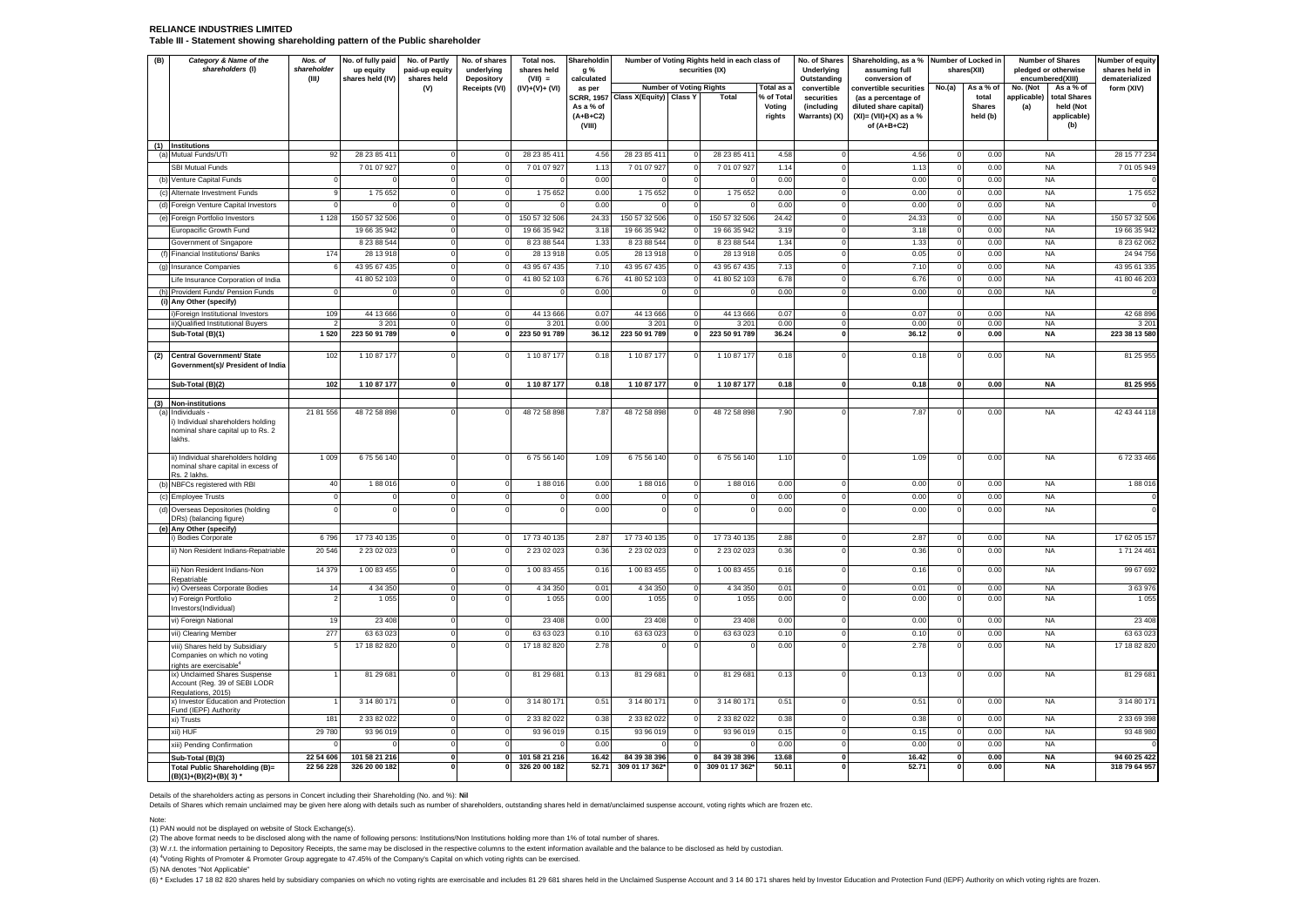#### **RELIANCE INDUSTRIES LIMITED**

**Table IV - Statement showing shareholding pattern of the Non Promoter- Non Public shareholder**

| (C) | Category & Name of the shareholders                                                               | Nos. of<br>shareholder (III) | No. of fully<br>paid up<br>equity shares | No. of Partly<br>paid-up<br>equity | No. of shares<br>underlying<br>Depository | Total nos.<br>shares held<br>$(VII)$ = | calculated as<br>per SCRR, 1957 | Shareholding % Number of Voting Rights held in each class of<br>securities (IX) |                |                                                             |                           | No. of Shares<br>Underlying<br>Outstanding | Shareholding, as a %<br>assuming full<br>conversion of<br>convertible securities<br>No.<br>(as a percentage of |  | Number of<br>Locked in<br>shares(XII) | Number of Shares pledged<br>or otherwise<br>encumbered(XIII) |                           | Number of<br>equity shares<br>held in |
|-----|---------------------------------------------------------------------------------------------------|------------------------------|------------------------------------------|------------------------------------|-------------------------------------------|----------------------------------------|---------------------------------|---------------------------------------------------------------------------------|----------------|-------------------------------------------------------------|---------------------------|--------------------------------------------|----------------------------------------------------------------------------------------------------------------|--|---------------------------------------|--------------------------------------------------------------|---------------------------|---------------------------------------|
|     |                                                                                                   |                              | held (IV)                                | shares held<br>(V)                 | Receipts (VI)                             | (IV)+(V)+(VI)                          | As a % of<br>$(A+B+C2)(VIII)$   |                                                                                 |                | <b>Number of Voting Rights</b><br><b>Total as</b><br>a % of |                           | convertible<br>securities                  |                                                                                                                |  | As a % of<br>total Shares             | No. (Not<br>applicable)                                      | As a % of<br>total Shares | dematerialized<br>form (XIV)          |
|     |                                                                                                   |                              |                                          |                                    |                                           |                                        |                                 | Class X                                                                         | <b>Class Y</b> | Total                                                       | Total<br>Voting<br>rights | (including<br>Warrants) (X)                | diluted share capital)<br>$(XI) = (VII)+(X)$ as a % of<br>$(A+B+C2)$                                           |  | held                                  |                                                              | held (Not<br>applicable)  |                                       |
| (1) | <b>Custodian/DR Holder</b>                                                                        |                              |                                          |                                    |                                           |                                        |                                 |                                                                                 |                |                                                             |                           |                                            |                                                                                                                |  |                                       |                                                              |                           |                                       |
|     | i) Bank of Newyork for GDRs                                                                       |                              |                                          |                                    | 15 08 36 100                              | 15 08 36 100                           |                                 | 2.44 15 08 36 100                                                               |                | 15 08 36 100                                                | 2.45                      |                                            | 2.44                                                                                                           |  | 0.00                                  | <b>NA</b>                                                    |                           | 15 08 17 400                          |
| (a) | Name of DR Holder (if available)                                                                  |                              |                                          |                                    |                                           |                                        |                                 |                                                                                 |                |                                                             |                           |                                            |                                                                                                                |  |                                       | <b>NA</b>                                                    |                           |                                       |
| (2) | <b>Employee Benefit Trust (under SEBI</b><br>(Share based Employee Benefit)<br>Regulations, 2014) |                              |                                          |                                    |                                           |                                        | 0.00                            |                                                                                 |                |                                                             | 0.00                      |                                            | 0.00                                                                                                           |  | 0.00                                  | <b>NA</b>                                                    |                           |                                       |
| (a) | Name (abc)                                                                                        |                              |                                          |                                    |                                           |                                        |                                 |                                                                                 |                |                                                             |                           |                                            |                                                                                                                |  |                                       | <b>NA</b>                                                    |                           |                                       |
|     | Total Non-Promoter-Non Public<br>Shareholding $(C)=(C)(1)+(C)(2)$                                 |                              |                                          |                                    | 15 08 36 100                              | 15 08 36 100                           |                                 | 2.44 15 08 36 100                                                               |                | 0 15 08 36 100                                              | 2.45                      |                                            | 2.44                                                                                                           |  | 0.00                                  | <b>NA</b>                                                    |                           | 15 08 17 400                          |

#### **Note**

PAN would not be displayed on website of Stock Exchange(s). The above format needs to disclose name of all holders holding more than 1% of total number of shares

(1) PAN would not be displayed on website of Stock Exchange(s).<br>(2) The above format needs to disclose name of all holders holding more than 1% of total number of shares<br>(3) W.r.t. the information pertaining to Depository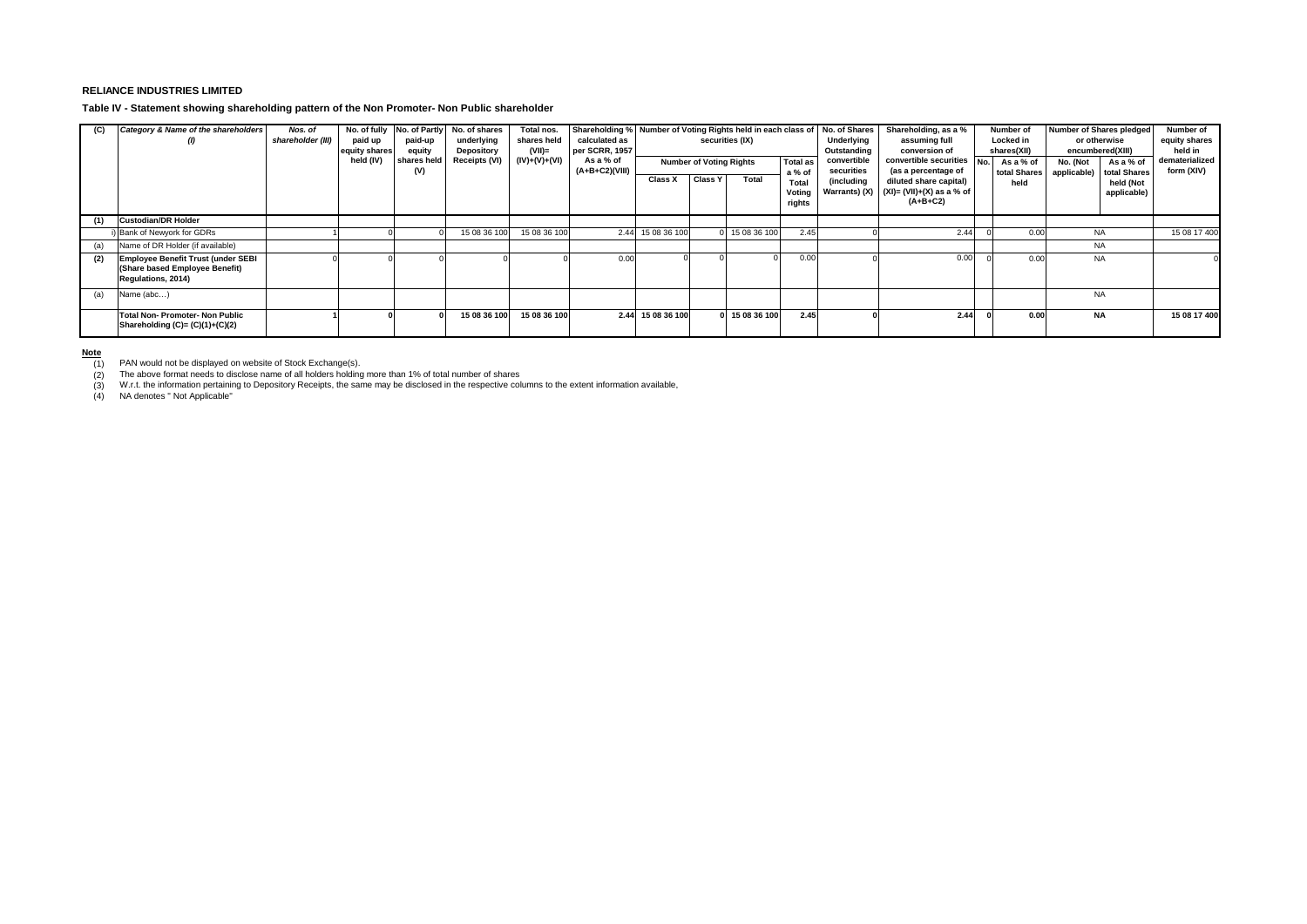## **Table V- Statement showing details of significant beneficial owners (SBOs)**

|     | Details of the SBO                                                                                                   |                    | Details of the registered owner            |                    |            | Date of creation /        |                                    |                               |                                                              |                                         |
|-----|----------------------------------------------------------------------------------------------------------------------|--------------------|--------------------------------------------|--------------------|------------|---------------------------|------------------------------------|-------------------------------|--------------------------------------------------------------|-----------------------------------------|
| Sr. |                                                                                                                      |                    |                                            |                    |            |                           | Whether by virtue of:              |                               |                                                              | acquisition of                          |
| No. | <b>Name</b>                                                                                                          | <b>Nationality</b> | Name                                       | <b>Nationality</b> | Shares %   | <b>Voting Rights</b><br>℅ | <b>Dividend</b><br><b>Rights %</b> | <b>Exercise of</b><br>Control | <b>Exercise of</b><br><b>Significant</b><br><b>Influence</b> | significant<br>beneficial interest<br># |
|     | 1 Mukesh D Ambani, Nita M Ambani, Isha M<br>Ambani, Akash M Ambani and Anant M<br>Ambani, together and collectively  | India              | Devarshi<br>Commercials LLP                | India              | 11.2130636 | 11.5255793                | 11.2130636 No                      |                               | No                                                           | 08-02-2019                              |
|     | 2 Mukesh D Ambani, Nita M Ambani, Isha M<br>Ambani, Akash M Ambani and Anant M<br>Ambani, together and collectively  | India              | <b>Srichakra</b><br>Commercials LLP        | India              | 10.8675043 | 11.1703890                | 10.8675043 No                      |                               | <b>No</b>                                                    | 08-02-2019                              |
|     | 3 Mukesh D Ambani, Nita M Ambani, Isha M<br>Ambani, Akash M Ambani and Anant M<br>Ambani, together and collectively  | India              | Karuna Commercials India<br><b>LLP</b>     |                    | 8.0164681  | 8.2398926                 | 8.0164681 No                       |                               | <b>No</b>                                                    | 08-02-2019                              |
|     | 4 Mukesh D Ambani, Nita M Ambani, Isha M<br>Ambani, Akash M Ambani and Anant M<br>Ambani, together and collectively  | India              | <b>Tattvam Enterprises</b><br><b>LLP</b>   | India              | 6.8059472  | 6.9956336                 | 6.8059472 No                       |                               | <b>No</b>                                                    | 08-02-2019                              |
|     | 5 Mukesh D Ambani, Nita M Ambani, Isha M<br>Ambani, Akash M Ambani and Anant M<br>Ambani, together and collectively  | India              | Abhayaprada<br><b>Enterprises LLP</b>      | India              | 0.0000032  | 0.0000032                 | 0.0000032 No                       |                               | <b>No</b>                                                    | 08-02-2019                              |
|     | 6 Mukesh D Ambani, Nita M Ambani, Isha M<br>Ambani, Akash M Ambani and Anant M<br>Ambani, together and collectively  | India              | <b>Adisesh Enterprises</b><br><b>LLP</b>   | India              | 0.0000032  | 0.0000032                 | 0.0000032 No                       |                               | <b>No</b>                                                    | 08-02-2019                              |
|     | 7 Mukesh D Ambani, Nita M Ambani, Isha M<br>Ambani, Akash M Ambani and Anant M<br>Ambani, together and collectively  | India              | <b>Ajitesh Enterprises</b><br><b>LLP</b>   | India              | 0.0000032  | 0.0000032                 | 0.0000032 No                       |                               | <b>No</b>                                                    | 08-02-2019                              |
|     | 8 Mukesh D Ambani, Nita M Ambani, Isha M<br>Ambani, Akash M Ambani and Anant M<br>Ambani, together and collectively  | India              | <b>Badri Commercials</b><br><b>LLP</b>     | India              | 0.0000032  | 0.0000032                 | 0.0000032 No                       |                               | <b>No</b>                                                    | 08-02-2019                              |
|     | 9 Mukesh D Ambani, Nita M Ambani, Isha M<br>Ambani, Akash M Ambani and Anant M<br>Ambani, together and collectively  | India              | <b>Bhuvanesh</b><br><b>Enterprises LLP</b> | India              | 0.0000032  | 0.0000032                 | 0.0000032 No                       |                               | <b>No</b>                                                    | 08-02-2019                              |
|     | 10 Mukesh D Ambani, Nita M Ambani, Isha M<br>Ambani, Akash M Ambani and Anant M<br>Ambani, together and collectively | India              | Chakradhar<br>Commercials LLP              | India              | 0.0000032  | 0.0000032                 | 0.0000032 No                       |                               | <b>No</b>                                                    | 08-02-2019                              |
|     | 11 Mukesh D Ambani, Nita M Ambani, Isha M<br>Ambani, Akash M Ambani and Anant M<br>Ambani, together and collectively | India              | Chakresh<br><b>Enterprises LLP</b>         | India              | 0.0000032  | 0.0000032                 | $0.0000032$ No                     |                               | No                                                           | 08-02-2019                              |
|     | 12 Mukesh D Ambani, Nita M Ambani, Isha M<br>Ambani, Akash M Ambani and Anant M<br>Ambani, together and collectively | India              | Chhatrabhuj<br><b>Enterprises LLP</b>      | India              | 0.0000032  | 0.0000032                 | 0.0000032 No                       |                               | Ю                                                            | 08-02-2019                              |
|     | 13 Mukesh D Ambani, Nita M Ambani, Isha M<br>Ambani, Akash M Ambani and Anant M<br>Ambani, together and collectively | India              | Harinarayan<br><b>Enterprises LLP</b>      | India              | 0.0000032  | 0.0000032                 | $0.0000032$ No                     |                               | <b>No</b>                                                    | 08-02-2019                              |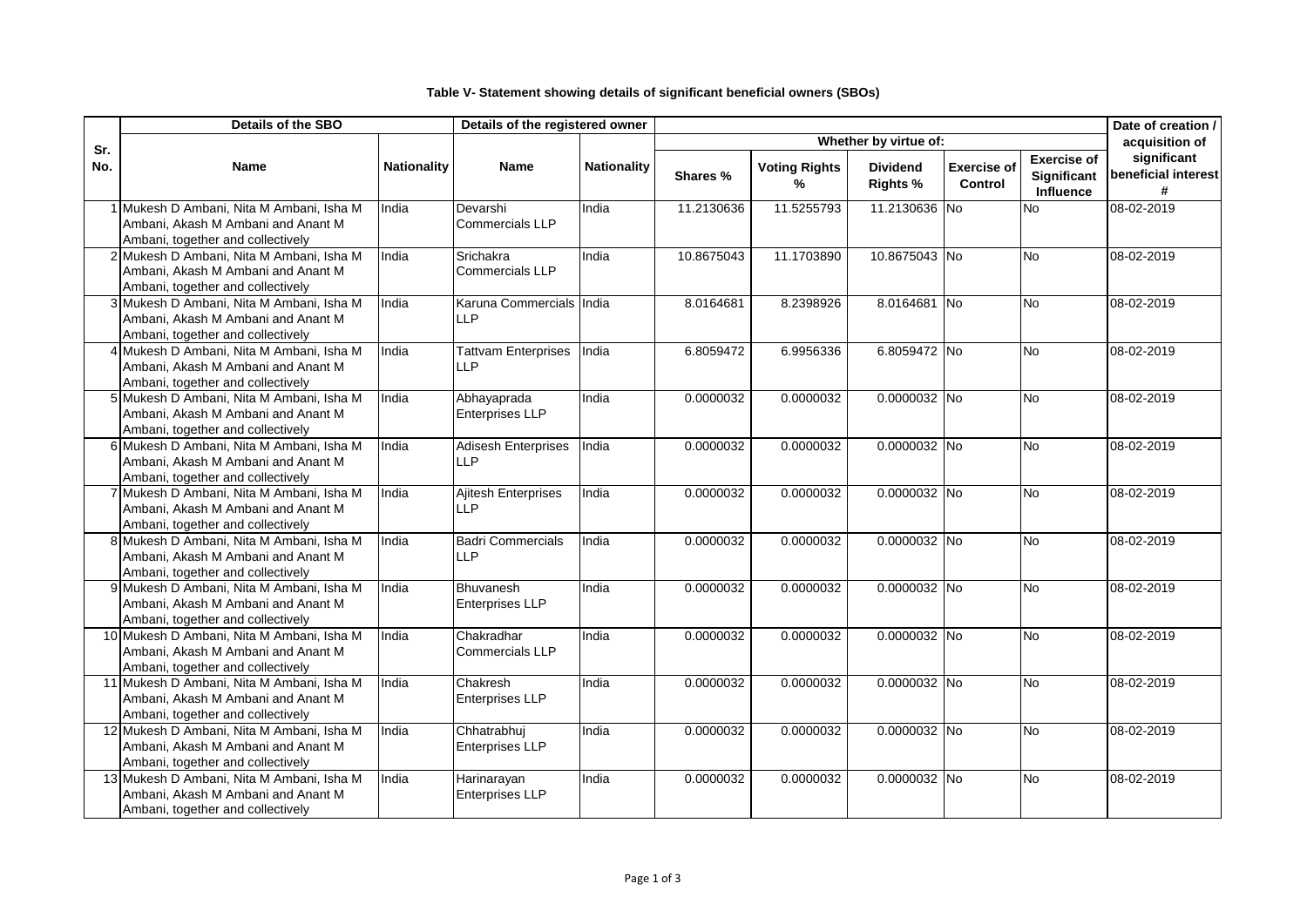|            | <b>Details of the SBO</b>                                                                                            |                    | Details of the registered owner                   |                    |              | Date of creation /        |                                    |                               |                                                       |                                         |
|------------|----------------------------------------------------------------------------------------------------------------------|--------------------|---------------------------------------------------|--------------------|--------------|---------------------------|------------------------------------|-------------------------------|-------------------------------------------------------|-----------------------------------------|
|            |                                                                                                                      |                    |                                                   |                    |              |                           | Whether by virtue of:              |                               |                                                       | acquisition of                          |
| Sr.<br>No. | Name                                                                                                                 | <b>Nationality</b> | <b>Name</b>                                       | <b>Nationality</b> | Shares %     | <b>Voting Rights</b><br>% | <b>Dividend</b><br><b>Rights %</b> | <b>Exercise of</b><br>Control | <b>Exercise of</b><br>Significant<br><b>Influence</b> | significant<br>beneficial interest<br># |
|            | 14 Mukesh D Ambani, Nita M Ambani, Isha M<br>Ambani, Akash M Ambani and Anant M<br>Ambani, together and collectively | India              | Kankhal Trading LLP India                         |                    | 0.0000032    | 0.0000032                 | 0.0000032 No                       |                               | No.                                                   | 08-02-2019                              |
|            | 15 Mukesh D Ambani, Nita M Ambani, Isha M<br>Ambani, Akash M Ambani and Anant M<br>Ambani, together and collectively | India              | Pavana Enterprises<br>II <sub>P</sub>             | India              | 0.0000032    | 0.0000032                 | 0.0000032 No                       |                               | <b>No</b>                                             | 08-02-2019                              |
|            | 16 Mukesh D Ambani, Nita M Ambani, Isha M<br>Ambani, Akash M Ambani and Anant M<br>Ambani, together and collectively | India              | Pitambar Enterprises India<br>IIP                 |                    | 0.0000032    | 0.0000032                 | 0.0000032 No                       |                               | <b>No</b>                                             | 08-02-2019                              |
|            | 17 Mukesh D Ambani, Nita M Ambani, Isha M<br>Ambani, Akash M Ambani and Anant M<br>Ambani, together and collectively | India              | Rishikesh<br>Enterprises LLP                      | India              | 0.0000032    | 0.0000032                 | 0.0000032 No                       |                               | <b>No</b>                                             | 08-02-2019                              |
|            | 18 Mukesh D Ambani, Nita M Ambani, Isha M<br>Ambani, Akash M Ambani and Anant M<br>Ambani, together and collectively | India              | Samarjit Enterprises<br>IIP                       | India              | 0.0000032    | 0.0000032                 | 0.0000032 No                       |                               | ΟN                                                    | 08-02-2019                              |
|            | 19 Mukesh D Ambani, Nita M Ambani, Isha M<br>Ambani, Akash M Ambani and Anant M<br>Ambani, together and collectively | India              | <b>Shripal Enterprises</b><br><b>LLP</b>          | India              | 0.0000032    | 0.0000032                 | 0.0000032 No                       |                               | No                                                    | 08-02-2019                              |
|            | 20 Mukesh D Ambani, Nita M Ambani, Isha M<br>Ambani, Akash M Ambani and Anant M<br>Ambani, together and collectively | India              | <b>Taran Enterprises</b><br><b>LLP</b>            | India              | 0.0000032    | 0.0000032                 | 0.0000032 No                       |                               | ΟN                                                    | 08-02-2019                              |
|            | 21 Mukesh D Ambani, Nita M Ambani, Isha M<br>Ambani, Akash M Ambani and Anant M<br>Ambani, together and collectively | India              | Trilokesh<br>Commercials LLP                      | India              | 0.0000032    | 0.0000032                 | 0.0000032 No                       |                               | ΟN                                                    | 08-02-2019                              |
|            | 22 Mukesh D Ambani, Nita M Ambani, Isha M<br>Ambani, Akash M Ambani and Anant M<br>Ambani, together and collectively | India              | <b>Vishatan Enterprises</b><br><b>LLP</b>         | India              | 0.0000032    | 0.0000032                 | 0.0000032 No                       |                               | No                                                    | 08-02-2019                              |
|            | 23 Mukesh D Ambani, Nita M Ambani, Isha M<br>Ambani, Akash M Ambani and Anant M<br>Ambani, together and collectively | India              | Reliance Industries<br><b>Holding Private Ltd</b> | India              | 4.0627254    | 4.1759563                 | 4.0627254 No                       |                               | ΟN                                                    | 08-02-2019                              |
|            | 24 Mukesh D Ambani, Nita M Ambani, Isha M<br>Ambani, Akash M Ambani and Anant M<br>Ambani, together and collectively | India              | <b>Synergy Synthetics</b><br>Private Limited      | India              | 0.0000032    | 0.0000032                 | 0.0000032 No                       |                               | No                                                    | 08-02-2019                              |
|            | 25 Mukesh D Ambani, Nita M Ambani, Isha M<br>Ambani, Akash M Ambani and Anant M<br>Ambani, together and collectively | India              | Exotic Officeinfra<br>Private Limited             | India              | 0.0004066    | 0.0004180                 | 0.0004066 No                       |                               | <b>No</b>                                             | 08-02-2019                              |
|            | 26 Mukesh D Ambani, Nita M Ambani, Isha M<br>Ambani, Akash M Ambani and Anant M<br>Ambani, together and collectively | India              | Carat Holdings and<br>Trading Co Pvt Ltd          | India              | 0.0001609    | 0.0001654                 | 0.0001609 No                       |                               | <b>No</b>                                             | 08-02-2019                              |
|            | 27 Mukesh D Ambani, Nita M Ambani, Isha M<br>Ambani, Akash M Ambani and Anant M<br>Ambani, together and collectively | India              | Svar Enterprises LLP India                        |                    | $\mathbf{r}$ | 0.2065787                 |                                    | <b>No</b>                     | <b>No</b>                                             | 08-02-2019                              |